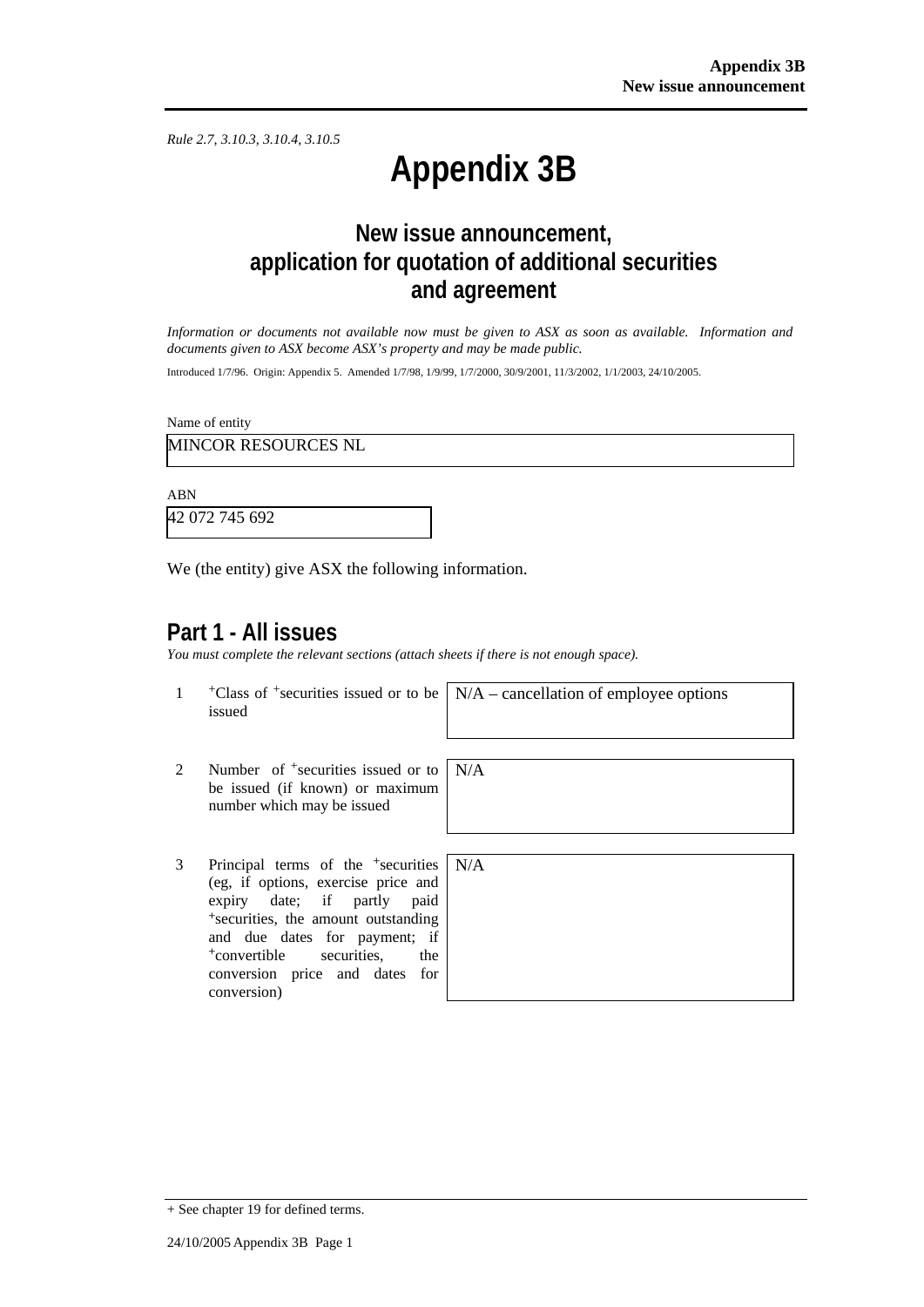| 4 | Do the <sup>+</sup> securities rank equally in all<br>respects from the date of allotment<br>with an existing <sup>+</sup> class of quoted<br>*securities?<br>If the additional securities do not<br>rank equally, please state:<br>the date from which they do<br>the<br>extent<br>to<br>which<br>they<br>participate for the next dividend,<br>of<br>(in<br>the<br>case<br>a<br>trust.<br>distribution) or interest payment<br>the extent to which they do not<br>rank equally, other than in<br>relation to the next dividend,<br>distribution or interest payment | N/A                   |                                                            |
|---|-----------------------------------------------------------------------------------------------------------------------------------------------------------------------------------------------------------------------------------------------------------------------------------------------------------------------------------------------------------------------------------------------------------------------------------------------------------------------------------------------------------------------------------------------------------------------|-----------------------|------------------------------------------------------------|
| 5 | Issue price or consideration                                                                                                                                                                                                                                                                                                                                                                                                                                                                                                                                          | N/A                   |                                                            |
| 6 | Purpose of the issue<br>(If issued as consideration for the<br>acquisition of assets, clearly identify<br>those assets)                                                                                                                                                                                                                                                                                                                                                                                                                                               | N/A                   |                                                            |
| 7 | Dates of entering <sup>+</sup> securities into<br>uncertificated holdings or despatch<br>of certificates                                                                                                                                                                                                                                                                                                                                                                                                                                                              | N/A                   |                                                            |
| 8 | Number<br><sup>+</sup> class<br>and<br>of<br>all<br><sup>+</sup> securities<br>quoted<br><b>ASX</b><br>on<br>(including the securities in clause<br>2 if applicable)                                                                                                                                                                                                                                                                                                                                                                                                  | Number<br>196,180,804 | <sup>+</sup> Class<br>Fully Paid Ordinary<br><b>Shares</b> |

<sup>+</sup> See chapter 19 for defined terms.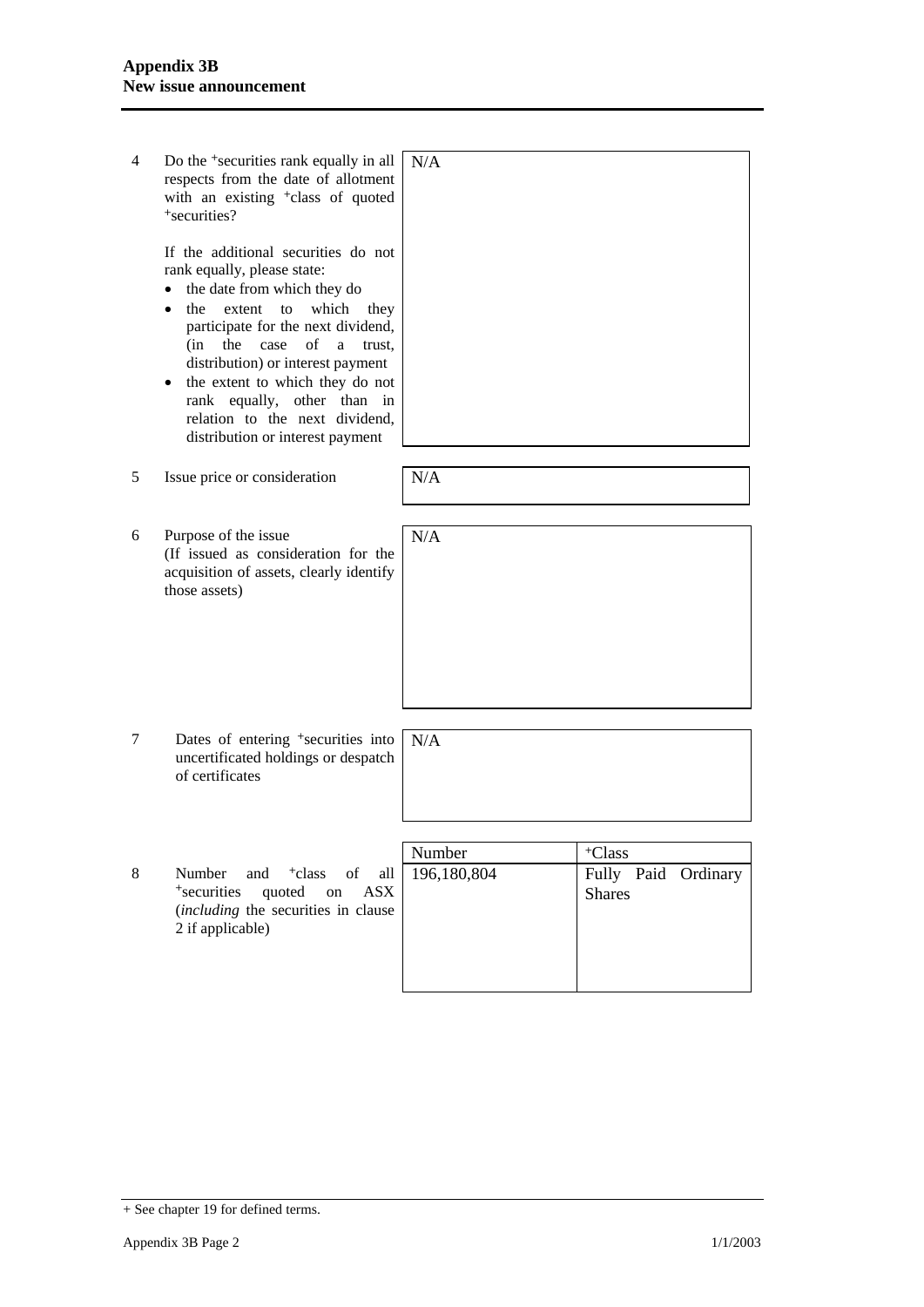|   |                                                                      | Number                                            | <sup>+</sup> Class                               |
|---|----------------------------------------------------------------------|---------------------------------------------------|--------------------------------------------------|
| 9 | <sup>+</sup> class<br>of<br>Number<br>and<br>all                     | $\theta$                                          | Unlisted options                                 |
|   | *securities not quoted on ASX<br>(including the securities in clause | (220,000)<br>options                              | issued pursuant to the                           |
|   | 2 if applicable)                                                     | lapsed due to certain<br>option<br>holders<br>not | 2002 Employee Share<br><b>Option Plan</b>        |
|   |                                                                      | exercising<br>their                               | exercisable at \$2.16                            |
|   |                                                                      | options on or before                              | and expiring on 5                                |
|   |                                                                      | the expiry date)                                  | December 2011.                                   |
|   |                                                                      |                                                   |                                                  |
|   |                                                                      | 405,000                                           | Unlisted options                                 |
|   |                                                                      |                                                   | issued pursuant to a                             |
|   |                                                                      |                                                   | Prospectus dated 6                               |
|   |                                                                      |                                                   | December 2007                                    |
|   |                                                                      |                                                   | exercisable at \$4.40                            |
|   |                                                                      |                                                   | and expiring on 5                                |
|   |                                                                      |                                                   | December 2012.                                   |
|   |                                                                      | 3,000,000                                         | Unlisted executive                               |
|   |                                                                      |                                                   | options exercisable at                           |
|   |                                                                      |                                                   | \$2.60 and expiring on                           |
|   |                                                                      |                                                   | 30 January 2015.                                 |
|   |                                                                      | 2,000,000                                         | Unlisted executive                               |
|   |                                                                      |                                                   | options exercisable at                           |
|   |                                                                      |                                                   | \$1.95 and expiring on                           |
|   |                                                                      |                                                   | 31 March 2015.                                   |
|   |                                                                      | 2,000,000                                         | Unlisted executive                               |
|   |                                                                      |                                                   | options exercisable at                           |
|   |                                                                      |                                                   | \$1.60 and expiring on                           |
|   |                                                                      |                                                   | 18 May 2015.                                     |
|   |                                                                      | 2,000,000                                         | Unlisted executive                               |
|   |                                                                      |                                                   | options exercisable at                           |
|   |                                                                      |                                                   | \$1.32 and expiring on                           |
|   |                                                                      |                                                   | 17 July 2015.                                    |
|   |                                                                      | 2,000,000                                         |                                                  |
|   |                                                                      |                                                   | Unlisted executive                               |
|   |                                                                      |                                                   | options exercisable at<br>\$1.03 and expiring on |
|   |                                                                      |                                                   | 4 October 2015.                                  |
|   |                                                                      |                                                   |                                                  |
|   |                                                                      | 1,000,000                                         | Unlisted executive                               |
|   |                                                                      |                                                   | options exercisable at                           |
|   |                                                                      |                                                   | \$1.25 and expiring on                           |
|   |                                                                      |                                                   | 23 November 2015                                 |
|   |                                                                      |                                                   |                                                  |

10 Dividend policy (in the case of a trust, distribution policy) on the increased capital (interests)

N/A

<sup>+</sup> See chapter 19 for defined terms.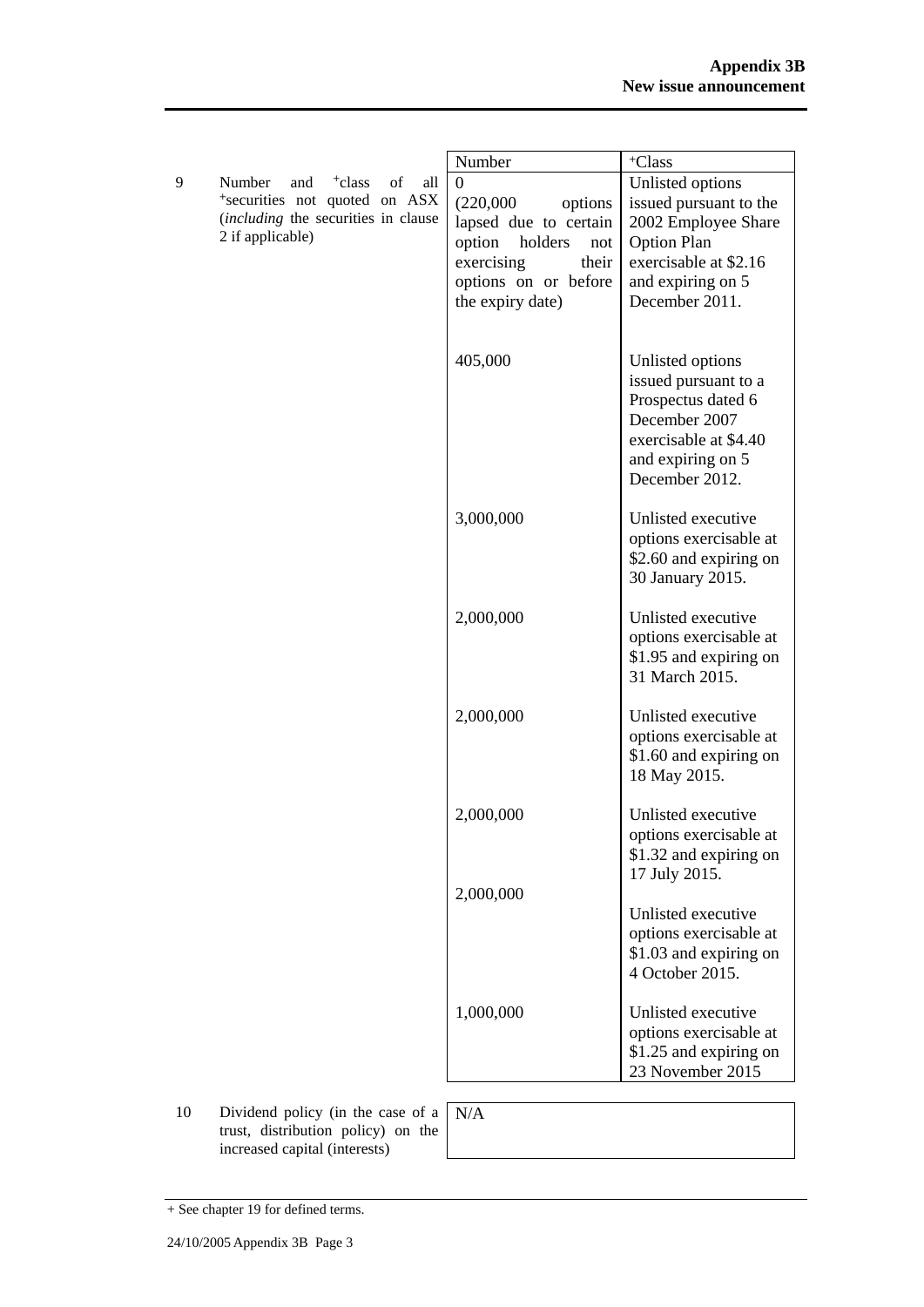# **Part 2 - Bonus issue or pro rata issue**

| 11 | security<br>holder<br>approval<br><b>Is</b><br>required?                                                                            | N/A |
|----|-------------------------------------------------------------------------------------------------------------------------------------|-----|
| 12 | Is the issue renounceable or non-<br>renounceable?                                                                                  | N/A |
| 13 | Ratio in which the <sup>+</sup> securities will<br>be offered                                                                       | N/A |
| 14 | <sup>+</sup> Class of <sup>+</sup> securities to which the<br>offer relates                                                         | N/A |
| 15 | +Record<br>date<br>determine<br>to<br>entitlements                                                                                  | N/A |
| 16 | Will holdings on different registers<br>(or subregisters) be aggregated for<br>calculating entitlements?                            | N/A |
| 17 | Policy for deciding entitlements in<br>relation to fractions                                                                        | N/A |
| 18 | Names of countries in which the<br>entity has <sup>+</sup> security holders who<br>will not<br>be<br>issue<br>sent new<br>documents | N/A |
|    | Note: Security holders must be told how their<br>entitlements are to be dealt with.<br>Cross reference: rule 7.7.                   |     |
| 19 | Closing<br>for<br>of<br>date<br>receipt<br>acceptances or renunciations                                                             | N/A |
| 20 | Names of any underwriters                                                                                                           | N/A |
| 21 | Amount of any underwriting fee or<br>commission                                                                                     | N/A |
| 22 | Names of any brokers to the issue                                                                                                   | N/A |
| 23 | Fee or commission payable to the<br>broker to the issue                                                                             | N/A |

<sup>+</sup> See chapter 19 for defined terms.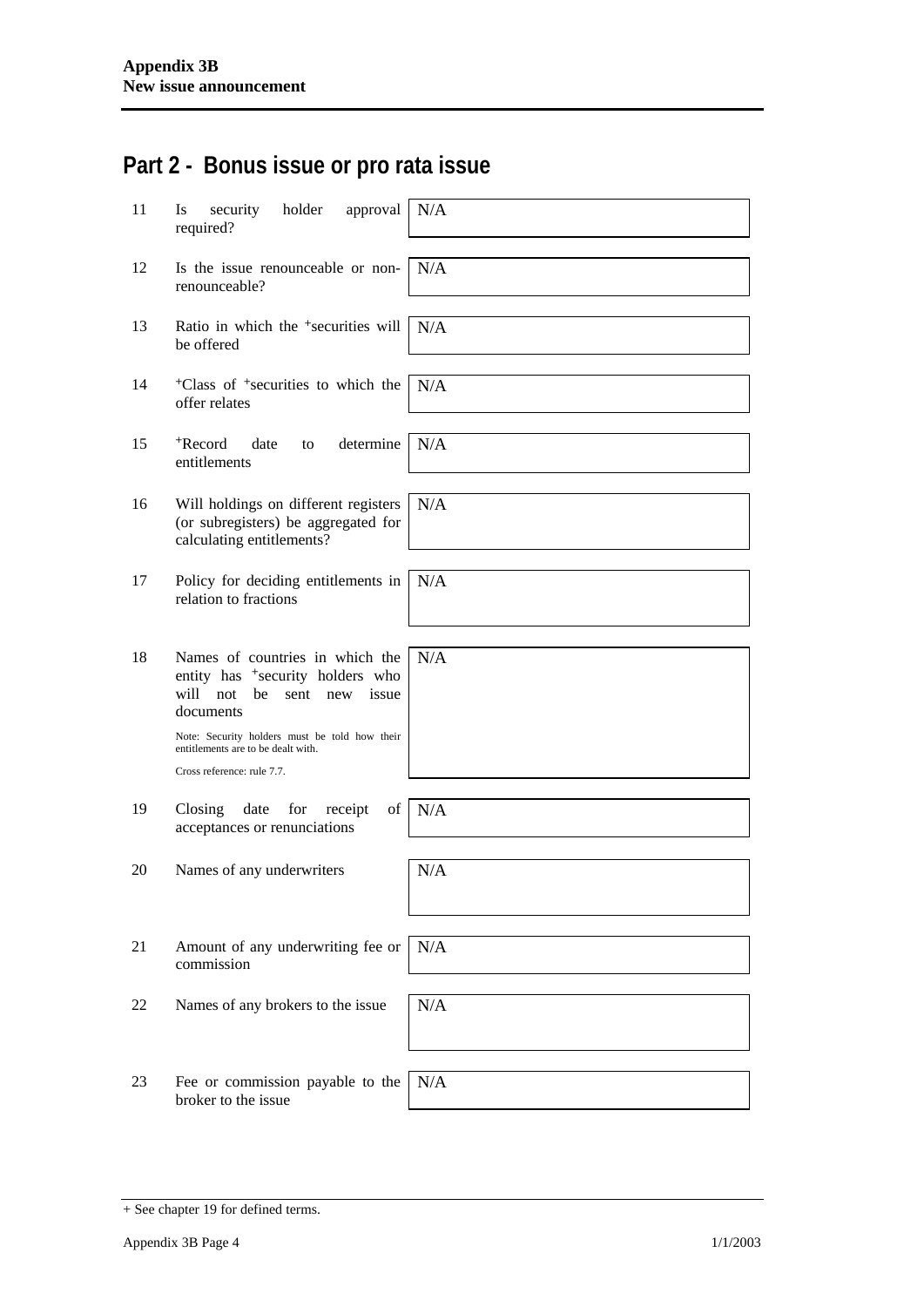| 24 | handling<br>fee<br>Amount<br>any<br>of<br>brokers who lodge<br>payable<br>to<br>acceptances or renunciations on<br>behalf of <sup>+</sup> security holders              | N/A |
|----|-------------------------------------------------------------------------------------------------------------------------------------------------------------------------|-----|
| 25 | If the issue is<br>contingent<br>on<br>*security holders'<br>approval,<br>the<br>date of the meeting                                                                    | N/A |
| 26 | Date entitlement and acceptance<br>form and prospectus or Product<br>Disclosure Statement will be sent to<br>persons entitled                                           | N/A |
| 27 | If the entity has issued options, and<br>the terms entitle option holders to<br>participate on exercise, the date on<br>which notices will be sent to option<br>holders | N/A |
| 28 | Date rights trading will begin (if<br>applicable)                                                                                                                       | N/A |
| 29 | Date rights trading will end (if<br>applicable)                                                                                                                         | N/A |
| 30 | How do <sup>+</sup> security holders sell their<br>entitlements in full through<br>a<br>broker?                                                                         | N/A |
| 31 | How do <sup>+</sup> security holders sell part<br>of their entitlements through a<br>broker and accept for the balance?                                                 | N/A |
| 32 | How do <sup>+</sup> security holders dispose<br>of their entitlements (except by sale<br>through a broker)?                                                             | N/A |
| 33 | <sup>+</sup> Despatch date                                                                                                                                              | N/A |

+ See chapter 19 for defined terms.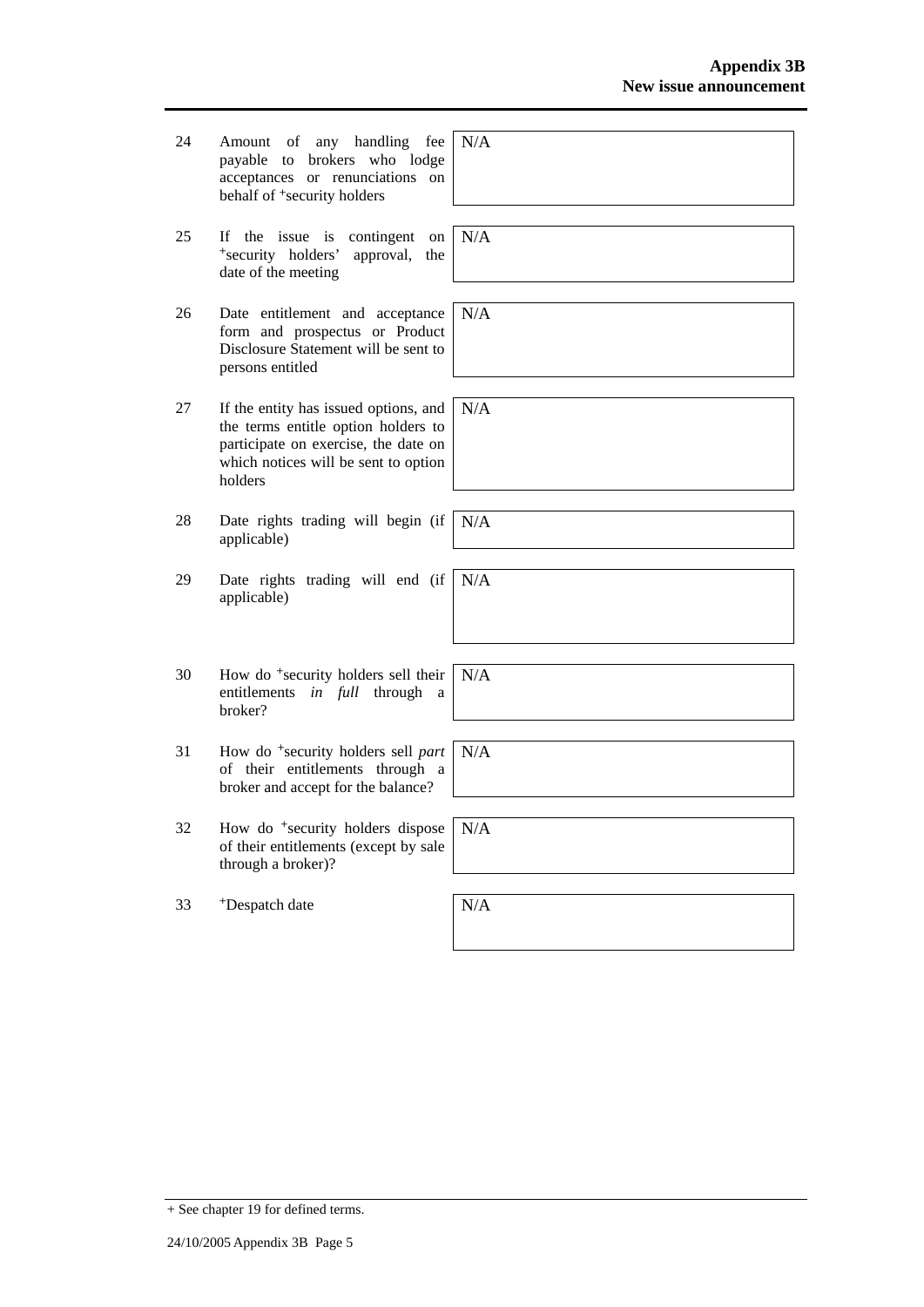## **Part 3 - Quotation of securities**

*You need only complete this section if you are applying for quotation of securities* 

- 34 Type of securities (*tick one*)
- (a) Securities described in Part 1
- (b) All other securities

Example: restricted securities at the end of the escrowed period, partly paid securities that become fully paid, employee incentive share securities when restriction ends, securities issued on expiry or conversion of convertible securities

### **Entities that have ticked box 34(a)**

#### **Additional securities forming a new class of securities**

#### *Tick to indicate you are providing the information or documents*

35 If the +securities are +equity securities, the names of the 20 largest holders of the additional <sup>+</sup>securities, and the number and percentage of additional <sup>+</sup>securities held by those holders 36 If the +securities are +equity securities, a distribution schedule of the additional <sup>+</sup>securities setting out the number of holders in the categories  $1 - 1,000$ 1,001 - 5,000 5,001 - 10,000 10,001 - 100,000 100,001 and over 37 A copy of any trust deed for the additional +securities

<sup>+</sup> See chapter 19 for defined terms.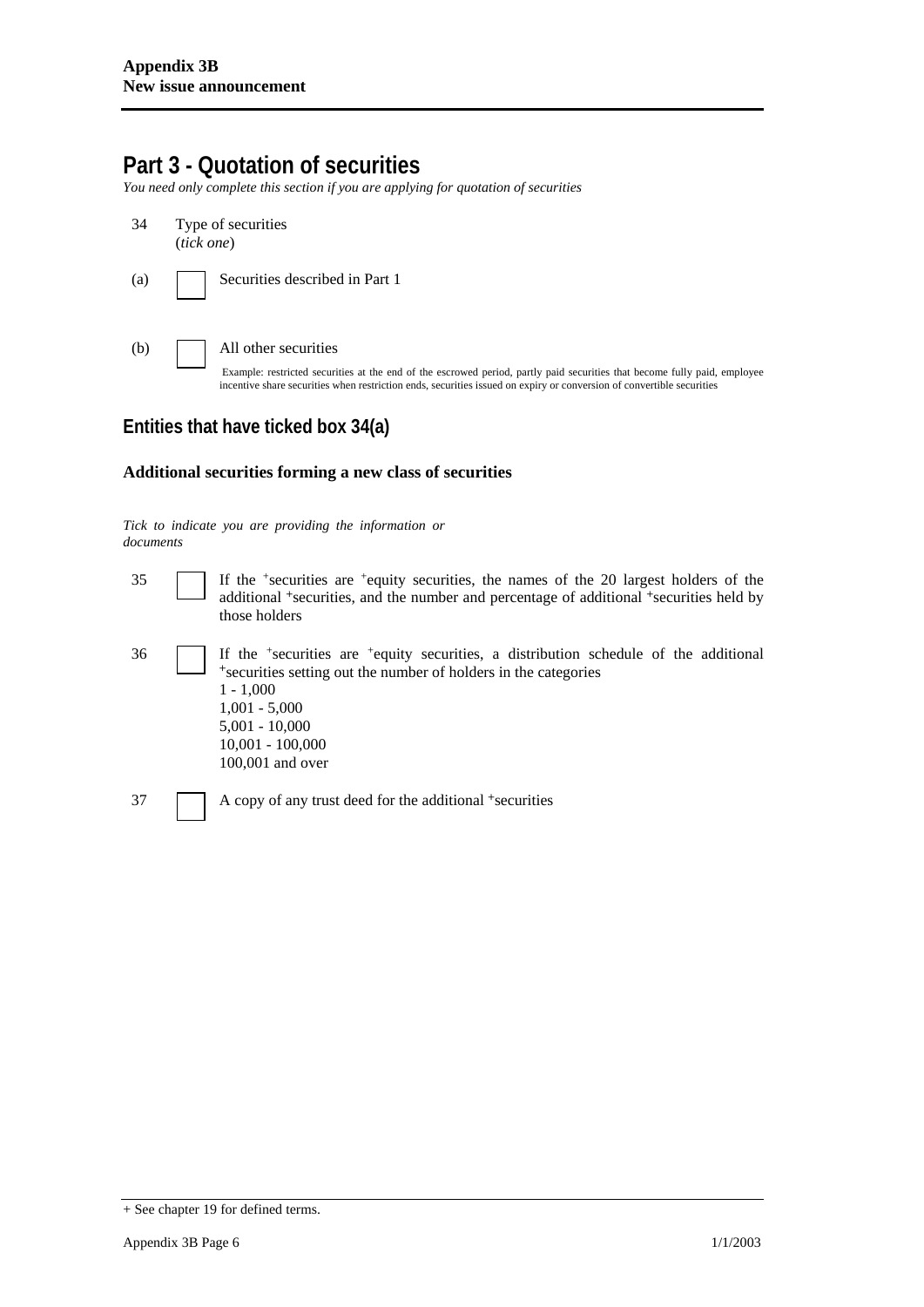#### **Entities that have ticked box 34(b)**

- 38 Number of securities for which <sup>+</sup>quotation is sought
- 39 Class of +securities for which quotation is sought
- 40 Do the +securities rank equally in all respects from the date of allotment with an existing <sup>+</sup>class of quoted <sup>+</sup>securities?

If the additional securities do not rank equally, please state:

- the date from which they do
- the extent to which they participate for the next dividend, (in the case of a trust, distribution) or interest payment
- the extent to which they do not rank equally, other than in relation to the next dividend, distribution or interest payment
- 41 Reason for request for quotation now

Example: In the case of restricted securities, end of restriction period

(if issued upon conversion of another security, clearly identify that other security)

|    |                                                                                                                          | Number | <sup>+</sup> Class |
|----|--------------------------------------------------------------------------------------------------------------------------|--------|--------------------|
| 42 | Number and <sup>+</sup> class of all <sup>+</sup> securities<br>quoted on ASX (including the<br>securities in clause 38) |        |                    |
|    |                                                                                                                          |        |                    |

+ See chapter 19 for defined terms.